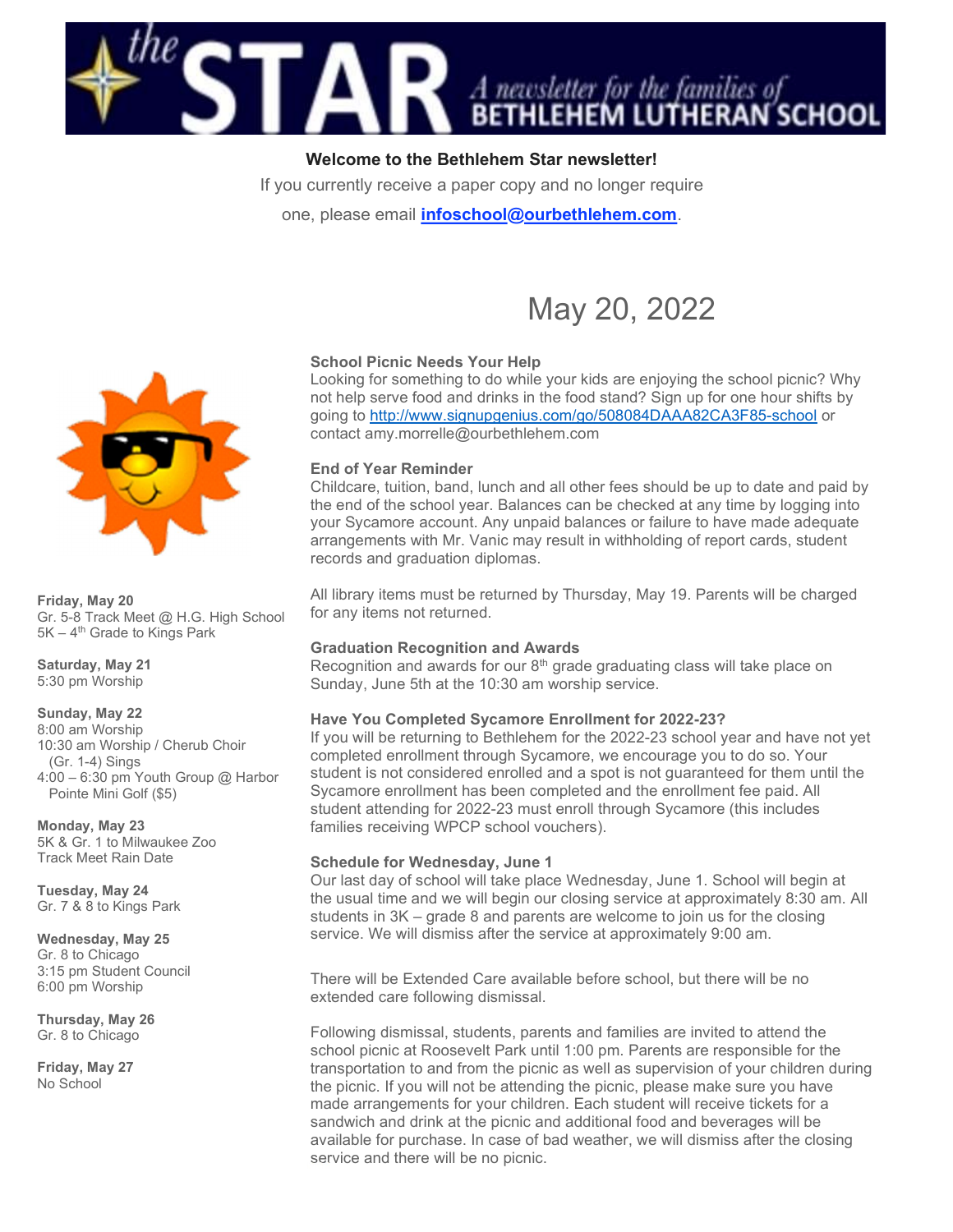

# Monday, May 23

Badger Bowl Bun Mashed Potatoes Green Beans Banana Applesauce

## Tuesday, May 24 Beefy Nachos Corn Re-Fried Beans

Mandarin Oranges Pineapple

#### Wednesday, May 25 Cheese Pizza Salad California Blend Peaches or Pears Sugar cookie

# Thursday, May 26

Hot Dog on Bun Salad California Blend Sliced Apples Baked Lays

Friday, May 27 No School

Sandwich of the Week: Cold Turkey & Cheese

USDA is an equal opportunity provider. The following members of our Bethlehem family will celebrate their birthday during the coming week:

Connor Barts Mr. Sines Callie Suprick



The following will observe their baptism during the coming week: Mrs. Kubow Grayson Lee Carmine Moctezuma Zach Sines

# 4 th Quarter Report Cards

Report cards will not be mailed for the  $4<sup>th</sup>$  quarter. They will be available for pick up in the school office Monday – Thursday 7:30 am – 3:00 pm beginning Monday, June 13.

# 2021-22 Hot Lunch Balances

All remaining funds in your child's lunch account will carry over to the 2022-23 school year unless your child is graduating, transferring schools or funds have been requested to be returned. These funds can not be transferred to help pay off other outstanding balances for the 2021-22 school year. To request funds be returned, please email Amy Morrelle at amy.morrelle@ourbethlehem.com.

# Summer Office Hours

School office hours for the summer (Thursday, June 2 – Tuesday, August 23) will be Monday – Thursday 7 am – 3 pm and closed Fridays.

# Lost and Found

If you are missing a lunch box, coat, sweatshirt, mittens or anything else, please check the lost and found located in the school lobby. Items not claimed at the end of the year will either be disposed of or donated.

# Summer Scrip Sales

Scrip on the Go orders will be accepted during the summer months. All orders need to be in by 3:00 pm Fridays. Orders will be processed over the weekend. Pick up will take place in the school office Tuesday's – Thursday's 7:30 am – 3:00 pm



Congratulations to the following Bethlehem students who were confirmed on Sunday, May 15 at Bethlehem Lutheran Church.

Owen Adameak Connor Chang Brennen Hackbarth<br>Teaghan Markevitch Leah Milatz Kathryn Richardson Teaghan Markevitch Leah Milatz Kathryn Richardson Kalen Scheidel Thomas Verhelst Kenya Verhulst Armani Wagner **Ayden Wildman** 

The Lord is my strength and my shield; in him my heart trusts; so I am helped, any my heart exults, and with my song I give thanks to him. Psalm 28:7